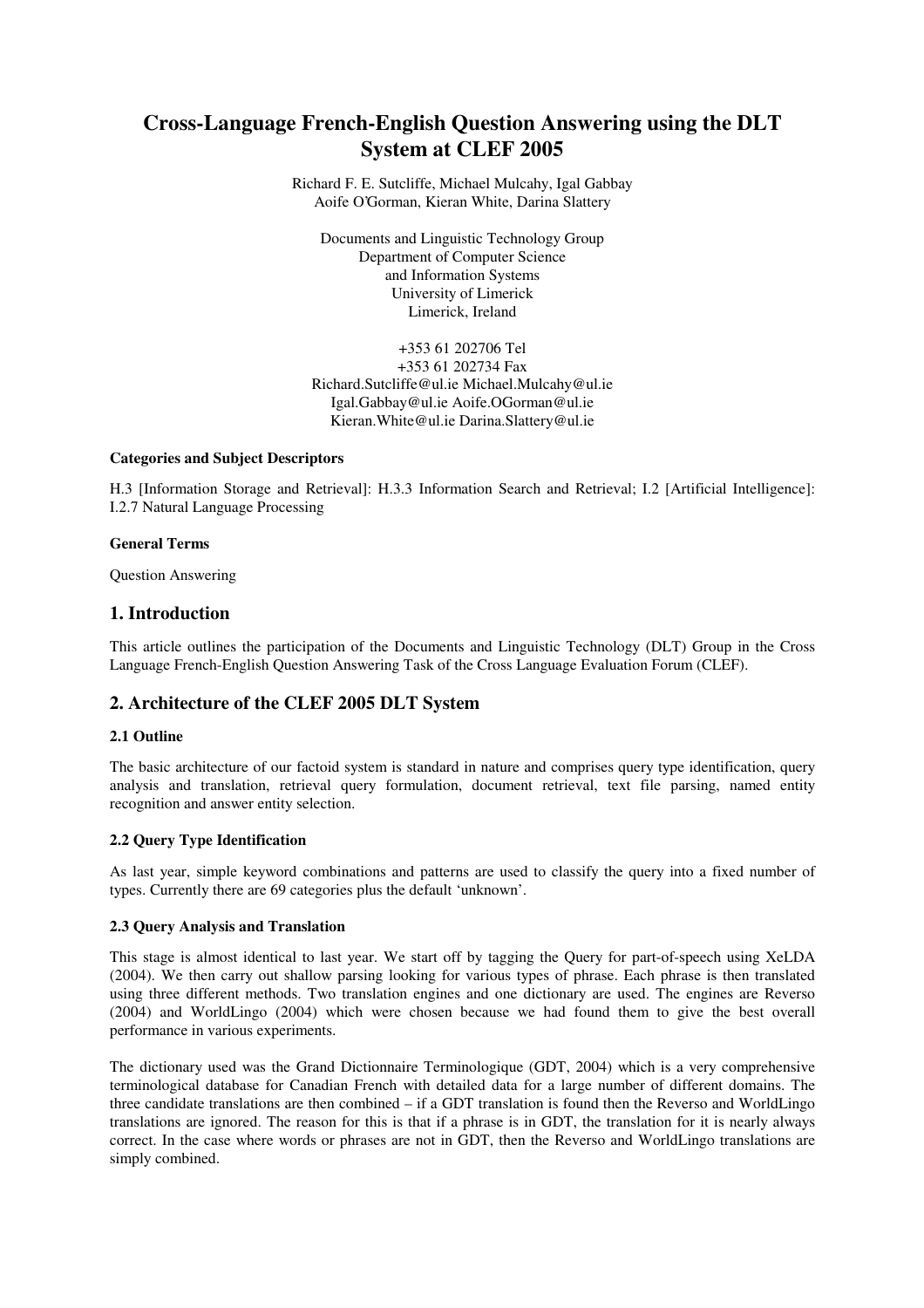| <b>Ouestion</b><br><b>Type</b> | <b>Example Question</b>                                                                                                                                      | <b>Translation</b>                                                                                                      |  |  |  |  |  |  |
|--------------------------------|--------------------------------------------------------------------------------------------------------------------------------------------------------------|-------------------------------------------------------------------------------------------------------------------------|--|--|--|--|--|--|
| who                            | 0018 'Qui est le principal organisateur du<br>concours international "Reine du futur"?                                                                       | Who is the main organizer of the<br>international contest "Queen of the Future"?                                        |  |  |  |  |  |  |
| when                           | 0190 'En quelle année le président de<br>Chypres, Makarios III est-il décédé ?'                                                                              | What year did the president of Cyprus,<br>Makarios III, die?                                                            |  |  |  |  |  |  |
| how many3                      | 0043 'Combien de communautés Di Mambro<br>a-t-il crée ?'                                                                                                     | How many communities did Di Mambro<br>found?                                                                            |  |  |  |  |  |  |
| what country                   | 0102 'Dans quel pays l'euthanasie est-elle<br>autorisée si le patient le souhaite et qu'il<br>souffre de douleurs physiques et mentales<br>insupportables ?' | In which country is euthanasia permitted if<br>requested by a patient suffering intolerable<br>physical or mental pain? |  |  |  |  |  |  |
| how_much_rate                  | 0016 'Quel pourcentage de personnes<br>touchées par le virus HIV vit en Afrique ?'                                                                           | What percentage of people infected by HIV<br>lives in Africa?                                                           |  |  |  |  |  |  |
| unknown                        | 0048 'Quel contrat a cours de 1995 à 2004 ?'                                                                                                                 | Which contract runs from 1995 to 2004?                                                                                  |  |  |  |  |  |  |

**Table 1: Some of the Question Types used in the DLT system.** The second column shows a sample question from this year for each type. Translations are listed in the third column.

The types of phrase recognised were determined after a study of the constructions used in French queries together with their English counterparts. The aim was to group words together into sufficiently large sequences to be independently meaningful but to avoid the problems of structural translation, split particles etc which tend to occur in the syntax of a question, and which the engines tend to analyse incorrectly.

The structures used were number, quote, cap\_nou\_prep\_det\_seq, all\_cap\_wd, cap\_adj\_cap\_nou, cap\_adj\_low\_nou, cap\_nou\_cap\_adj, cap\_nou\_low\_adj, low\_nou\_low\_adj, low\_nou\_prep\_low\_nou, low\_adj\_low\_nou, nou\_seq and wd. These were based on our observations that (1) Proper names usually only start with a capital letter with subsequent words uncapitalised, unlike English; (2) Adjective-Noun combinations either capitalised or not can have the status of compounds in French and hence need special treatment; (3) Certain noun-preposition-noun phrases are also of significance.

As part of the translation and analysis process, weights are assigned to each phrase in an attempt to establish which parts are more important in the event of query simplification being necessary.

# **2.4 Retrieval Query Formulation**

The starting point for this stage is a set of possible translations for each of the phrases recognised above. For each phrase, a boolean query is created comprising the various alternatives as disjunctions. In addition, alternation is added at this stage to take account of morphological inflections (e.g 'go'<->'went', 'company'<->'companies'etc) and European English vs. American English spelling ('neighbour'<->'neighbor', 'labelled'<->'labeled'etc). The list of the above components is then ordered by the weight assigned during the previous stage and the ordered components are then connected with AND operators to make the complete boolean query. This year we added a component which takes as input the query terms, performs Local Context Analysis (LCA) using the indexed document collection and returns a set of expansion terms. LCA can find terms which are related to a topic by association. For example if the input is 'Kurt Cobain' one output term could be 'Nirvana'. These terms are added to the search expresson in such a way that they boost the relevance of documents which contain them without their being required.

## **2.5 Document Retrieval**

A major change this year was the adoption of the Lucene (2005) search engine instead of DTSearch (DTSearch, 2000). Lucene was used to index the LA Times and Glasgow Herald collections, with each sentence in the collection being considered as a separate document for indexing purposes. This followed our observation that in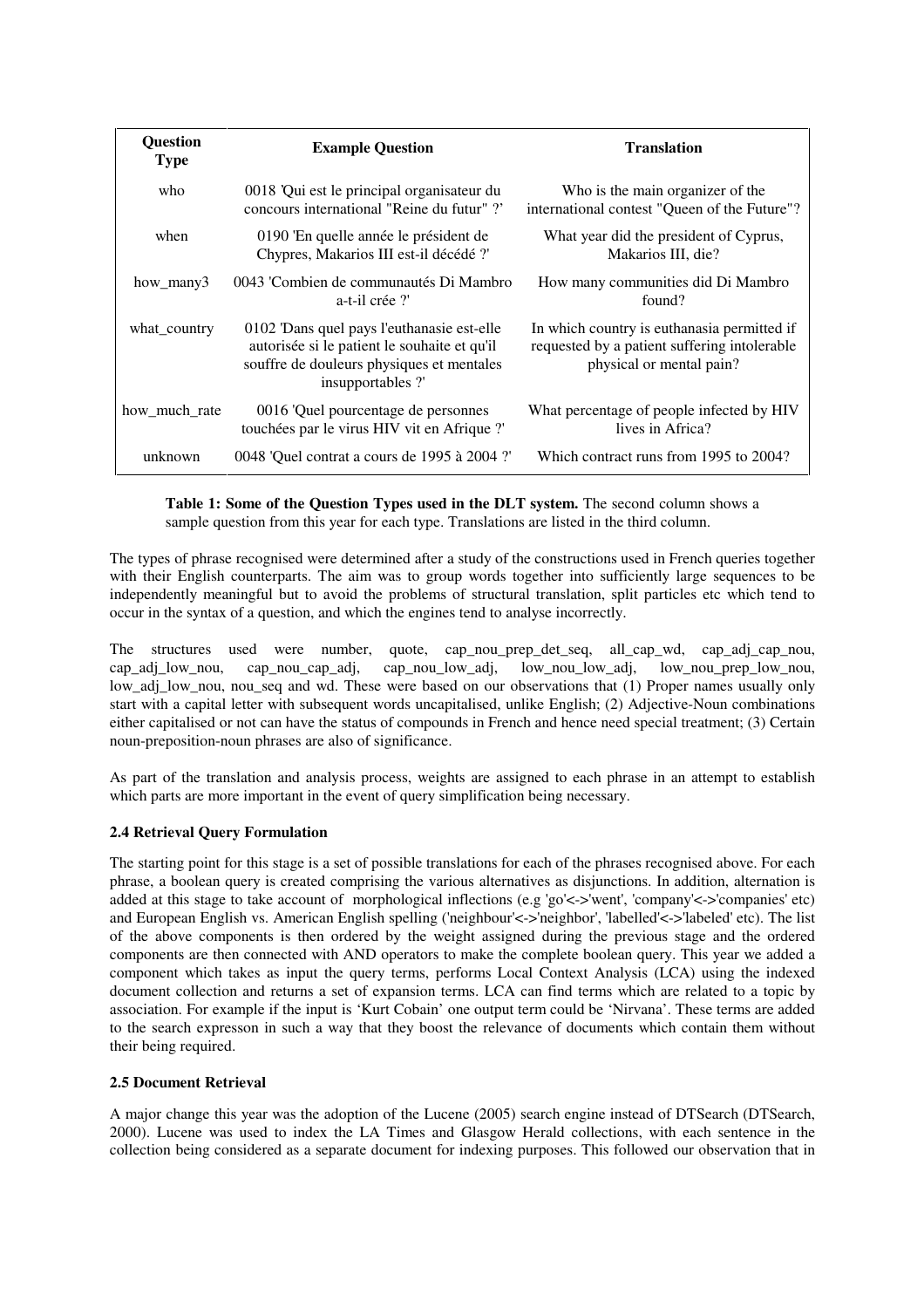most cases the search keywords and the correct answer appear in the same sentence. We use the standard query language.

In the event that no documents are found, the conjunction in the query (corresponding to one phrase recognised in the query) with the lowest weight is eliminated and the search is repeated.

#### **2.6 Text File Parsing**

This stage is straightforward and simply involves retrieving the matching 'documents' (i.e. sentences) from the corpus and extracting the text from the markup.

#### **2.7 Named Entity Recognition**

Named Entity (NE) recognition is carried out in the standard way using a mixture of grammars and lists. The number of NE types was increased to 75 by studying previous CLEF and TREC question sets.

#### **2.8 Answer Entity Selection**

Answer selection was updated this year so that the weight of a candidate answer is the sum of the weights of all search terms co-occurring with it. Because our system works by sentence, search terms must appear in the same sentence as the candidate answer. The contribution of a term reduces with the inverse of its distance from the candidate.

#### **2.9 Temporally Restricted Questions**

This year an additional question type was introduced, temporally restricted factoids. We did not have time to make a study of this interesting idea so instead we simply processed them as normal factoids. Effectively this means that any temporal restrictions are analysed as normal syntactic phrases within the query, are translated and hence become weighted query terms. As with all phases, therefore, the weight assigned depends on the syntactic form of the restriction and not on any estimate of its temporal restricting significance. This approach was in fact quite successful (see results table and discussion).

#### **2.10 Definition Questions**

This year 50 definition questions were included in the set of 200 queries with the remaining 150 being factoid (some temporally restricted, some not). At no stage have we made any study of these questions. For TREC we developed a very primitive component and so this was simply incorporated into the present system. Queries are first classified as def\_organisation, def\_person or def\_unknown. The target is identified in the query (usually the name of an organisation or person). For an organisation query, a standard list of phrases is then added to the search expression, each suggesting that something of note is being said about the organisation. Example phrases are 'was founded' and 'manufacturer of' . All sentences including the target term plus at least one significant phrase are returned. These are concatenated to yield the answer to the question. This approach does work on occasion but the result is rarely concise. For def\_person queries the method is the same, but using a different set of phrases such as 'brought up', 'founded' etc. If the categoriser is unable to decide between def\_organisation and def person, it assigns def\_unknown which results in both sets of patterns being used.

# **3. Runs and Results**

## **3.1 Two Experiments**

We submitted two runs which differed only in their use of LCA. Run 1 used it while Run 2 did not.

#### **3.2 Results**

Results are summarised by query type in Table 2. Concerning query classification it shows for each query type the number of queries assigned to that type which were correctly categorised along with the number incorrectly categorised. The overall rate of success was 84% which compares closely with the 85% achieved in the same task last year. This figure includes 33 queries which were 'correctly' classified as unknown. If these are not included then the figure becomes 67.5%. Effectively, answering these 33 queries (16.5% of the entire collection) lies outside the envisaged scope of the system.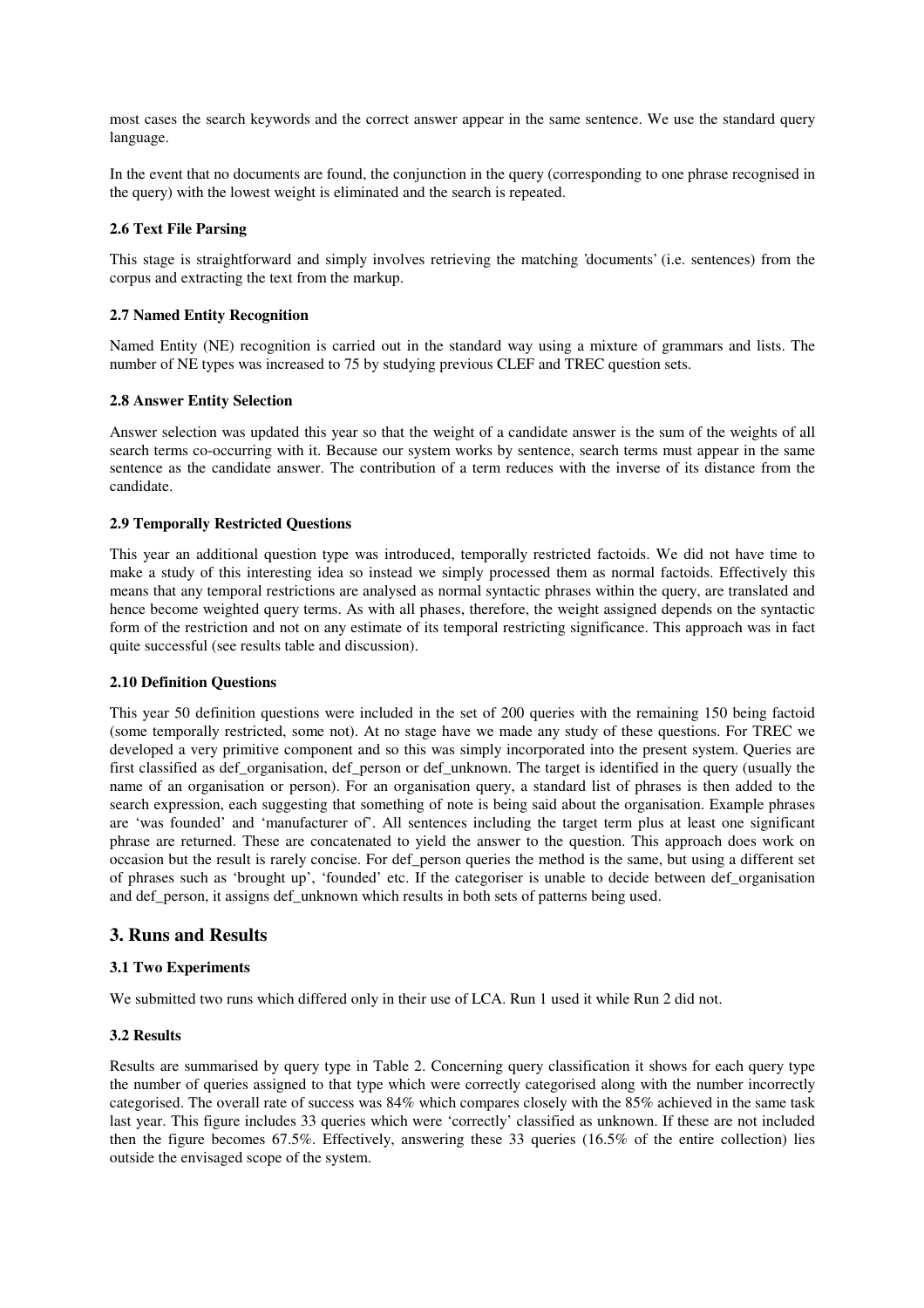| <b>Query Type</b> |                          | Classif.<br><b>Correct Classification</b> |                |                  |                  |                |                |                  | <b>Incorrect Classification</b> |                |           |                         |                  |                |                |                  |                  |                  |
|-------------------|--------------------------|-------------------------------------------|----------------|------------------|------------------|----------------|----------------|------------------|---------------------------------|----------------|-----------|-------------------------|------------------|----------------|----------------|------------------|------------------|------------------|
|                   |                          |                                           | Run 1          |                  |                  | Run 2          |                |                  | Run1                            |                |           |                         | Run 2            |                |                |                  |                  |                  |
|                   | $\mathbf C$              | <b>NC</b>                                 | $\mathbf R$    | $\mathbf X$      | U                | W              | $\bf{R}$       | $\mathbf X$      | U                               | W              | ${\bf R}$ | $\overline{\mathbf{X}}$ | U                | W              | $\bf R$        | $\mathbf X$      | $\mathbf U$      | W                |
| abbrev_expand     | $\theta$                 | $\mathbf{0}$                              | $\theta$       | $\boldsymbol{0}$ | $\mathbf{0}$     | $\theta$       | $\theta$       | $\theta$         | $\boldsymbol{0}$                | $\overline{0}$ | $\theta$  | $\overline{0}$          | $\mathbf{0}$     | $\mathbf{0}$   | $\overline{0}$ | $\theta$         | $\mathbf{0}$     | $\theta$         |
| award             | 1                        | $\theta$                                  | $\Omega$       | $\mathbf{0}$     | $\overline{0}$   | 1              | $\theta$       | $\theta$         | $\overline{0}$                  | 1              | $\Omega$  | $\overline{0}$          | $\overline{0}$   | $\overline{0}$ | $\Omega$       | $\overline{0}$   | $\overline{0}$   | $\boldsymbol{0}$ |
| company           | 3                        | $\Omega$                                  | $\Omega$       | $\theta$         | $\overline{0}$   | 3              | $\Omega$       | $\theta$         | $\mathbf{0}$                    | 3              | 0         | $\overline{0}$          | $\overline{0}$   | 0              | $\Omega$       | $\overline{0}$   | $\mathbf{0}$     | $\boldsymbol{0}$ |
| distance          | $\overline{2}$           | $\Omega$                                  | $\Omega$       | $\theta$         | $\theta$         | $\overline{2}$ | $\Omega$       | $\Omega$         | $\mathbf{0}$                    | $\overline{2}$ | $\Omega$  | $\theta$                | $\theta$         | $\theta$       | $\Omega$       | $\theta$         | $\mathbf{0}$     | $\overline{0}$   |
| film              | $\Omega$                 | $\theta$                                  | $\Omega$       | $\overline{0}$   | $\overline{0}$   | $\theta$       | $\theta$       | $\overline{0}$   | $\mathbf{0}$                    | 0              | $\Omega$  | $\theta$                | $\overline{0}$   | $\overline{0}$ | 0              | $\theta$         | $\mathbf{0}$     | $\boldsymbol{0}$ |
| how_many3         | 10                       | 3                                         | 3              | $\overline{0}$   | $\overline{0}$   | 7              | 4              | $\overline{0}$   | $\overline{0}$                  | 6              |           | $\overline{0}$          | $\overline{0}$   | $\overline{2}$ |                | $\theta$         | $\overline{0}$   | $\overline{c}$   |
| hw_mch_mony       | 3                        | $\theta$                                  | 1              | 1                | $\overline{0}$   | $\mathbf{1}$   |                | 1                | $\overline{0}$                  | 1              | $\theta$  | $\theta$                | $\overline{0}$   | $\theta$       | 0              | $\theta$         | $\theta$         | $\mathbf{0}$     |
| hw_mch_rate       | 4                        | $\Omega$                                  | $\Omega$       | $\overline{0}$   | $\overline{0}$   | 4              | $\theta$       | $\theta$         | $\mathbf{0}$                    | 4              | $\theta$  | $\theta$                | $\overline{0}$   | $\overline{0}$ | $\Omega$       | $\theta$         | $\mathbf{0}$     | $\boldsymbol{0}$ |
| how_old           | 1                        | $\theta$                                  | $\Omega$       | $\overline{0}$   | $\overline{0}$   |                | $\Omega$       | $\theta$         | $\boldsymbol{0}$                | 1              | 0         | $\theta$                | $\overline{0}$   | $\overline{0}$ | $\Omega$       | $\theta$         | $\mathbf{0}$     | $\boldsymbol{0}$ |
| pol_party         | 3                        | $\Omega$                                  | $\Omega$       | 0                | $\overline{0}$   | 3              | 0              | $\overline{0}$   | $\mathbf{0}$                    | 3              | 0         | $\overline{0}$          | $\overline{0}$   | 0              | 0              | $\overline{0}$   | $\mathbf{0}$     | $\mathbf{0}$     |
| population        |                          | $\theta$                                  | 1              | $\theta$         | $\theta$         | $\theta$       |                | $\overline{0}$   | $\mathbf{0}$                    | $\theta$       | $\theta$  | $\theta$                | $\theta$         | $\theta$       | $\Omega$       | $\theta$         | $\mathbf{0}$     | $\mathbf{0}$     |
| profession        |                          | $\theta$                                  | $\Omega$       | $\overline{0}$   | $\overline{0}$   | 1              | $\theta$       | 1                | $\mathbf{0}$                    | $\theta$       | $\theta$  | $\overline{0}$          | $\overline{0}$   | $\overline{0}$ | $\theta$       | $\overline{0}$   | $\overline{0}$   | $\boldsymbol{0}$ |
| title             |                          | $\theta$                                  | $\Omega$       | $\overline{0}$   | $\overline{0}$   | 1              | $\Omega$       | $\overline{0}$   | $\mathbf{0}$                    | 1              | $\theta$  | $\overline{0}$          | $\overline{0}$   | $\overline{0}$ | $\Omega$       | $\theta$         | $\mathbf{0}$     | $\boldsymbol{0}$ |
| tv_network        | $\Omega$                 | $\theta$                                  | $\theta$       | $\overline{0}$   | $\overline{0}$   | $\theta$       | $\Omega$       | $\overline{0}$   | $\overline{0}$                  | $\overline{0}$ | $\Omega$  | $\theta$                | $\overline{0}$   | $\overline{0}$ | $\Omega$       | $\theta$         | $\mathbf{0}$     | $\overline{0}$   |
| what_capital      |                          | $\Omega$                                  |                | $\overline{0}$   | $\overline{0}$   | $\theta$       |                | $\theta$         | $\overline{0}$                  | $\theta$       | $\Omega$  | $\Omega$                | $\theta$         | $\theta$       | $\Omega$       | $\theta$         | $\theta$         | $\theta$         |
| what_city         | $\overline{4}$           | $\theta$                                  | $\overline{2}$ | $\overline{0}$   | $\overline{0}$   | $\overline{2}$ | $\overline{2}$ | $\overline{0}$   | $\overline{0}$                  | $\overline{2}$ | $\Omega$  | $\overline{0}$          | $\overline{0}$   | $\overline{0}$ | $\Omega$       | $\overline{0}$   | $\mathbf{0}$     | $\boldsymbol{0}$ |
| what_country      | $\overline{\phantom{0}}$ | $\Omega$                                  | 1              | 0                | $\boldsymbol{0}$ | 4              |                | $\boldsymbol{0}$ | $\boldsymbol{0}$                | 4              | $\theta$  | $\overline{0}$          | $\overline{0}$   | $\overline{0}$ | $\Omega$       | $\overline{0}$   | $\mathbf{0}$     | $\boldsymbol{0}$ |
| when              | 11                       | $\theta$                                  | 4              | $\overline{0}$   | $\theta$         | 7              | 4              | $\theta$         | $\mathbf{0}$                    | 7              | 0         | $\theta$                | $\overline{0}$   | $\overline{0}$ | $\Omega$       | $\theta$         | $\mathbf{0}$     | $\boldsymbol{0}$ |
| when date         | 1                        | $\theta$                                  | $\theta$       | $\theta$         | 0                |                | $\theta$       | $\Omega$         | $\mathbf{0}$                    | 1              | $\theta$  | $\Omega$                | $\overline{0}$   | $\overline{0}$ | $\theta$       | $\theta$         | $\mathbf{0}$     | $\boldsymbol{0}$ |
| when month        |                          | $\theta$                                  |                | $\overline{0}$   | $\theta$         | $\theta$       |                | $\theta$         | $\mathbf{0}$                    | $\theta$       | $\Omega$  | $\Omega$                | $\overline{0}$   | $\theta$       | $\Omega$       | $\theta$         | $\theta$         | $\overline{0}$   |
| when_year         | 4                        | $\theta$                                  | 3              | $\overline{0}$   | $\overline{0}$   |                | 3              | $\overline{0}$   | $\mathbf{0}$                    | 1              | $\theta$  | $\overline{0}$          | $\overline{0}$   | $\overline{0}$ | 0              | $\overline{0}$   | $\overline{0}$   | $\overline{0}$   |
| where             | 3                        | $\Omega$                                  | $\overline{2}$ | $\overline{0}$   | $\overline{0}$   | 1              | $\overline{c}$ | $\theta$         | $\mathbf{0}$                    | 1              | 0         | $\theta$                | $\overline{0}$   | $\theta$       | $\Omega$       | $\theta$         | $\theta$         | $\overline{0}$   |
| who               | 30                       | $\Omega$                                  | $\overline{2}$ | $\overline{0}$   | $\theta$         | 28             | 1              | $\Omega$         | $\overline{0}$                  | 29             | $\Omega$  | $\Omega$                | $\overline{0}$   | $\theta$       | $\Omega$       | $\theta$         | $\overline{0}$   | $\overline{0}$   |
| unknown           | 33                       | 24                                        | 5              | 1                | $\overline{0}$   | 27             | 5              | $\mathbf{1}$     | $\boldsymbol{0}$                | 27             | 3         | $\overline{0}$          | $\boldsymbol{0}$ | 21             | 3              | $\boldsymbol{0}$ | $\boldsymbol{0}$ | 21               |
| <b>Subtotals</b>  | 123                      | 27                                        | 26             | $\overline{2}$   | $\bf{0}$         | 95             | 26             | 3                | $\bf{0}$                        | 94             | 4         | $\mathbf{0}$            | $\bf{0}$         | 23             | 4              | $\bf{0}$         | $\bf{0}$         | 23               |
| def_org           | 20                       | $\mathbf{0}$                              | $\overline{c}$ | $\mathbf{2}$     | $\overline{0}$   | 16             | $\overline{c}$ | $\mathbf{1}$     | $\overline{0}$                  | 17             | $\theta$  | $\overline{0}$          | $\mathbf{0}$     | $\mathbf{0}$   | $\theta$       | $\overline{0}$   | $\boldsymbol{0}$ | $\boldsymbol{0}$ |
| def_person        | 25                       | $\overline{0}$                            | $\overline{4}$ | 9                | $\overline{0}$   | 12             | 3              | 8                | $\mathbf{0}$                    | 14             | $\theta$  | $\overline{0}$          | $\overline{0}$   | $\theta$       | $\theta$       | $\overline{0}$   | $\overline{0}$   | $\boldsymbol{0}$ |
| def_unknown       | $\overline{0}$           | 5                                         | $\theta$       | $\overline{0}$   | $\overline{0}$   | $\theta$       | $\overline{0}$ | $\mathbf{0}$     | $\mathbf{0}$                    | $\overline{0}$ | $\theta$  | $\overline{c}$          | $\overline{0}$   | 3              |                | 1                | $\mathbf{0}$     | 3                |
| <b>Subtotals</b>  | 45                       | 5                                         | 6              | 11               | $\bf{0}$         | 28             | 5              | 9                | $\bf{0}$                        | 31             | $\bf{0}$  | $\overline{2}$          | $\bf{0}$         | 3              | 1              | $\mathbf{1}$     | $\bf{0}$         | 3                |
| <b>Totals</b>     | 168                      | 32                                        | 32             | 13               | $\bf{0}$         | 123            | 31             | 12               | $\bf{0}$                        | 125            | 4         | $\overline{2}$          | $\bf{0}$         | 26             | 5              | 1                | $\bf{0}$         | 26               |

**Table 2: Results by Query Type for 2005 Cross-Language French-English Task.** The columns C and NC show the numbers of queries of a particular type which were classified correctly and not correctly. Those classified correctly are then broken down into Right, ineXact, Unsupported and Wrong for each of the two runs Run 1 and Run 2. Finally, those classified incorrectly are broken down in the same way.

The performance in Run 1 can be summarised as follows. Taking all queries together (i.e. definitions and both types of factoid), 32 of the 168 queries classified properly were correctly answered. Of the 32 queries not classified properly, 4 were still answered correctly. Overall performance was thus 36 / 200, i.e. 18%. For Run 2, 31 of the 168 classified properly were answered correctly with an additional 5 of the 32 not classified properly still being right. This also gives a figure of 36 / 200, i.e. 18%. Our best figure for last year was in Run 1 where 19% was achieved. However, there were no definition questions in 2004 and this year we were able to devote little or no time to developing a component for these. If we consider just the factoid figures, performance in both runs is 26+4 / 150 i.e. 20%.

In terms of our overall position in the French-English task (see Table 6 in the QA summary paper) we are only in positions 5 and 6 out of 12 with the best performance being DFKI German-English at 25.50%. However, it turns out that the main difference between ourselves and high scoring competitors is in the definition questions where they score well and we do poorly. If we consider the performance in factoid questions, broken down into two types, non-temporally restricted and temporally restricted, our performance in the former is 20.66% in Run 1 and 19.83% in Run 2 while in the latter it is 17.24% in Run 1 and 20.69% in Run 2. This makes Run 1 the best system in the group for non-temporally restricted questions alone, and Run 2 the best equal system with LIRE French-English Run 2 for temporally restricted questions alone.

As mentioned above, we devoted very little time to factoids and hence our very poor result of 6 / 50 correct i.e. 12%. The judgement of definitions was quite strict (we were responsible for it) with any response containing both